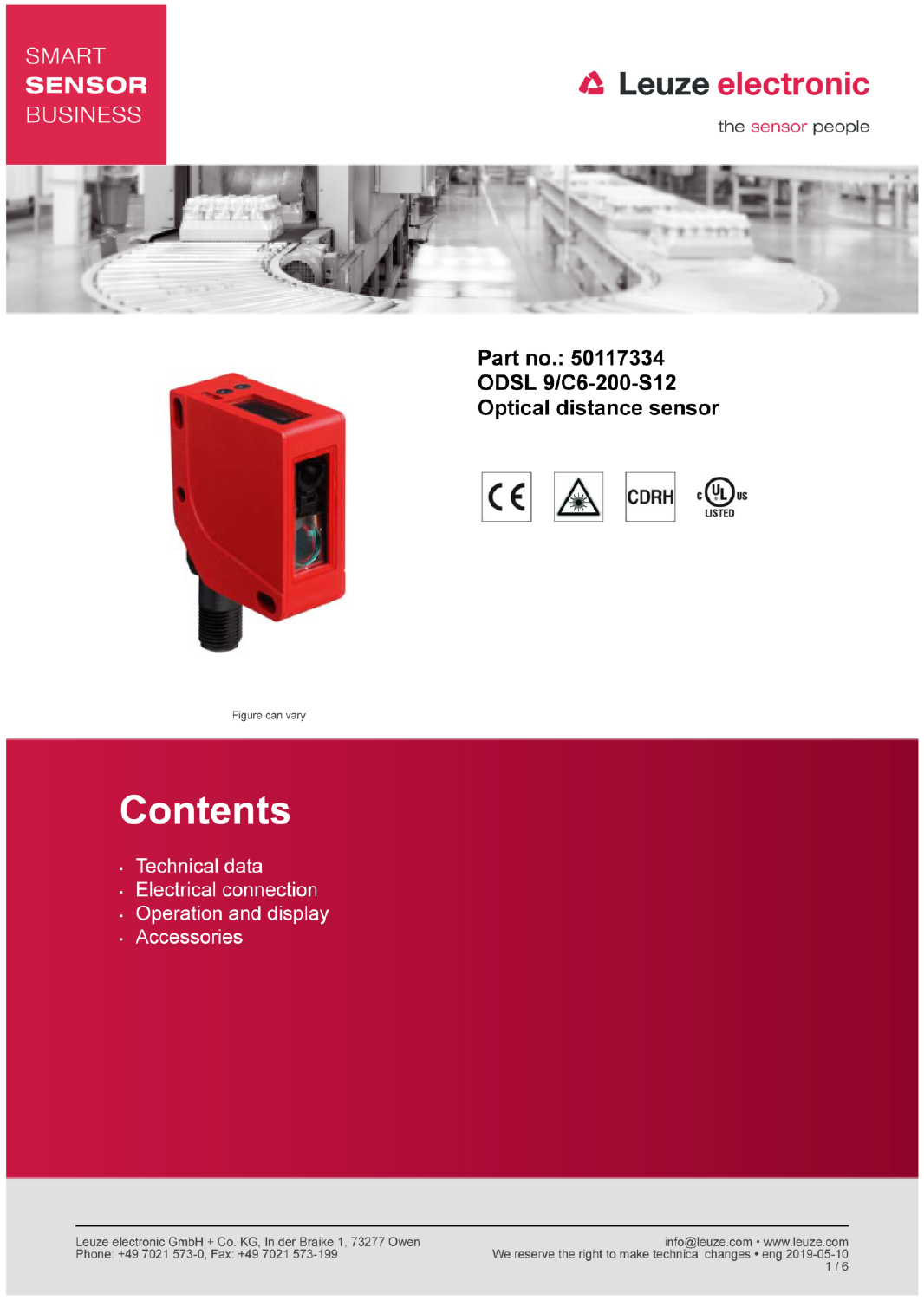### Part no.: 50117334 – ODSL 9/C6-200-S12 – Optical distance sensor

#### **Technical data**

| <b>Basic data</b>       |                                                                                                                                |
|-------------------------|--------------------------------------------------------------------------------------------------------------------------------|
| Series                  | 9                                                                                                                              |
| Type of scanning system | Against object                                                                                                                 |
| Order quide             | Attention! Article in the discontinuation phase. If spare parts are re-<br>quired, please note the necessary connection cable. |

#### *Characteristic parameters*

| <b>Optical data</b>                  |                        |
|--------------------------------------|------------------------|
| Beam profile                         | Divergent              |
| Light source                         | Laser, Red             |
| Laser light wavelength               | 655 nm                 |
| Laser class                          | 2, IEC/EN 60825-1:2007 |
| Transmitted-signal shape             | Pulsed                 |
| Light-spot size [at sensor distance] | 1 mm $\prod$           |
| Type of light-spot geometry          | Round                  |

| <b>Measurement data</b>                |                                |  |
|----------------------------------------|--------------------------------|--|
| Measurement range                      | 50  200 mm                     |  |
| Resolution                             | $0.1$ mm                       |  |
| Accuracy                               | $1\%$                          |  |
| Reference value, accuracy              | Measurement distance           |  |
| Repeatability                          | 0.5%                           |  |
| Reference value repeatability          | Measurement distance           |  |
| Measurement time                       | 2 ms                           |  |
| Temperature drift, relative            | $0.02\%$ /K                    |  |
| Referencing                            | <b>No</b>                      |  |
| Black/white behavior                   | 0.5%                           |  |
| Standard measurement object            | $50 \times 50$ mm <sup>2</sup> |  |
| Optical distance measurement principle | Triangulation                  |  |

#### *Electrical data*

| Protective circuit                 | Polarity reversal protection<br>Short circuit protected<br>Transient protection |  |  |
|------------------------------------|---------------------------------------------------------------------------------|--|--|
| Performance data                   |                                                                                 |  |  |
| Supply voltage U <sub>B</sub>      | 18  30 V, DC                                                                    |  |  |
| Residual ripple                    | 0  15 %, From U <sub>B</sub>                                                    |  |  |
| Open-circuit current               | $0180$ mA                                                                       |  |  |
| <b>Inputs</b>                      |                                                                                 |  |  |
| Number of digital switching inputs | 1 Piece(s)                                                                      |  |  |
| <b>Switching inputs</b>            |                                                                                 |  |  |
| Voltage type                       | DC.                                                                             |  |  |
| <b>Digital switching input 1</b>   |                                                                                 |  |  |
| Assignment                         | Connection 1, pin 2                                                             |  |  |
| Function                           | Programmable                                                                    |  |  |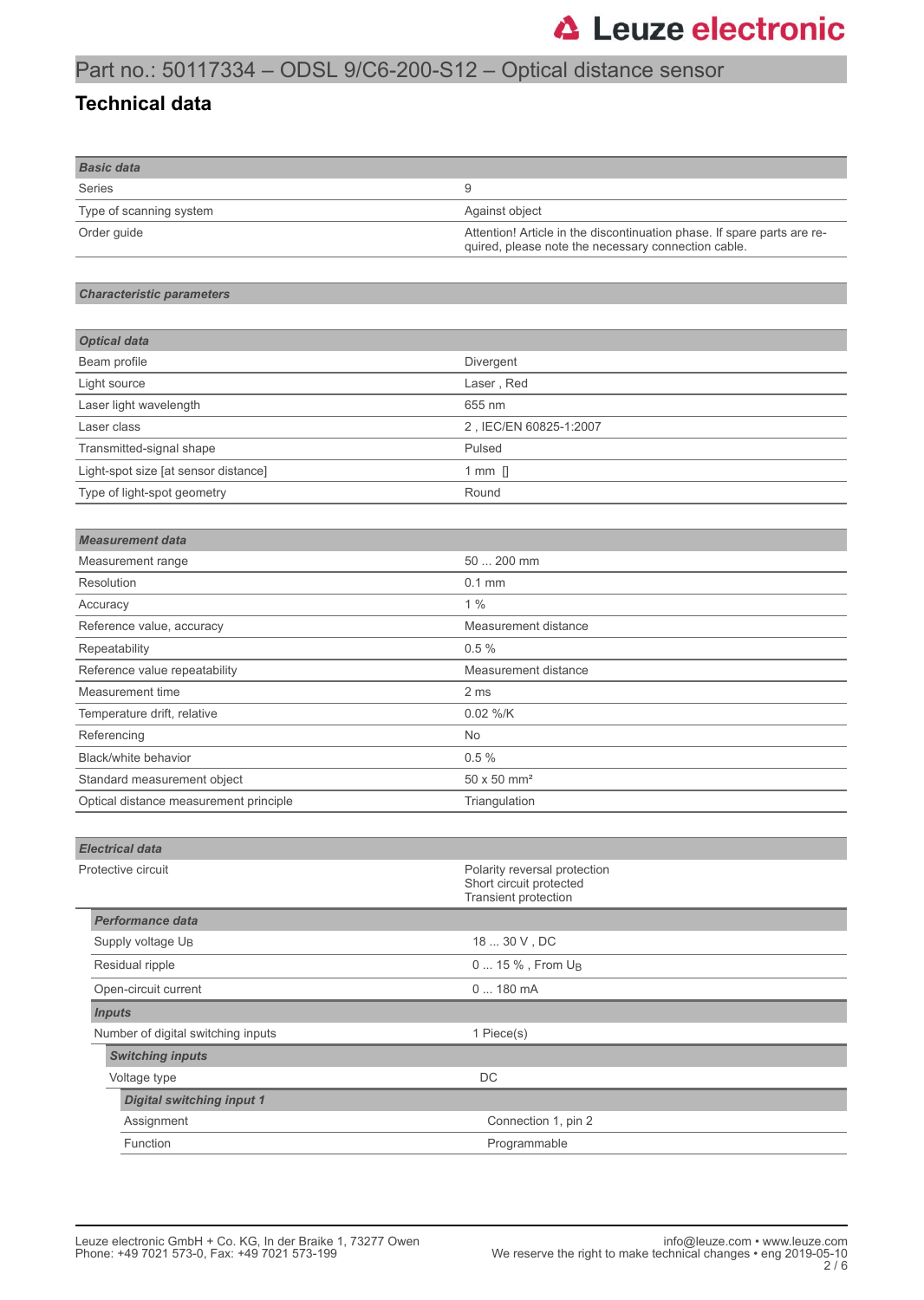# **△ Leuze electronic**

### Part no.: 50117334 – ODSL 9/C6-200-S12 – Optical distance sensor

| <b>Outputs</b>                                    |                                                     |  |  |
|---------------------------------------------------|-----------------------------------------------------|--|--|
| Number of analog outputs                          | 1 Piece(s)                                          |  |  |
| Number of digital switching outputs<br>1 Piece(s) |                                                     |  |  |
| <b>Analog outputs</b>                             |                                                     |  |  |
| <b>Analog output 1</b>                            |                                                     |  |  |
| Type                                              | Current                                             |  |  |
| Assignment<br>Connection 1, pin 5                 |                                                     |  |  |
| <b>Switching outputs</b>                          |                                                     |  |  |
| Voltage type                                      | DC                                                  |  |  |
| Switching voltage                                 | High: $\geq$ (U <sub>B</sub> -2V)                   |  |  |
| <b>Switching output 1</b>                         |                                                     |  |  |
| Assignment                                        | Connection 1, pin 4                                 |  |  |
| Switching element                                 | Transistor, Push-pull                               |  |  |
| Switching principle                               | Light switching (PNP)/dark switching (NPN)          |  |  |
|                                                   |                                                     |  |  |
| <b>Timing</b>                                     |                                                     |  |  |
| Readiness delay                                   | 300 ms                                              |  |  |
|                                                   |                                                     |  |  |
| <b>Connection</b>                                 |                                                     |  |  |
| Number of connections                             | 1 Piece(s)                                          |  |  |
| <b>Connection 1</b>                               |                                                     |  |  |
| Type of connection                                | Connector, Turning, 90°                             |  |  |
| Function                                          | Signal IN                                           |  |  |
|                                                   | Signal OUT<br>Voltage supply                        |  |  |
| Thread size                                       | M12                                                 |  |  |
| Type                                              | Male                                                |  |  |
| Material                                          | Plastic                                             |  |  |
| No. of pins                                       | 5-pin                                               |  |  |
| Encoding                                          | A-coded                                             |  |  |
|                                                   |                                                     |  |  |
| <b>Mechanical data</b>                            |                                                     |  |  |
| Design                                            | Cubic                                               |  |  |
| Dimension (W x H x L)                             | 21 mm x 50 mm x 50 mm                               |  |  |
| Housing material                                  | Plastic, PC                                         |  |  |
| Lens cover material                               | Glass                                               |  |  |
| Net weight                                        | 50 g                                                |  |  |
| Housing color                                     | Red                                                 |  |  |
| Type of fastening                                 | Through-hole mounting                               |  |  |
|                                                   | Via optional mounting device                        |  |  |
|                                                   |                                                     |  |  |
| <b>Operation and display</b>                      |                                                     |  |  |
| Type of display                                   | LC Display<br>LED                                   |  |  |
| Number of LEDs                                    | 2 Piece(s)                                          |  |  |
| Type of configuration                             | Software                                            |  |  |
| Operational controls                              | Control buttons<br><b>LC Display</b><br>PC software |  |  |
|                                                   |                                                     |  |  |

#### *Environmental data*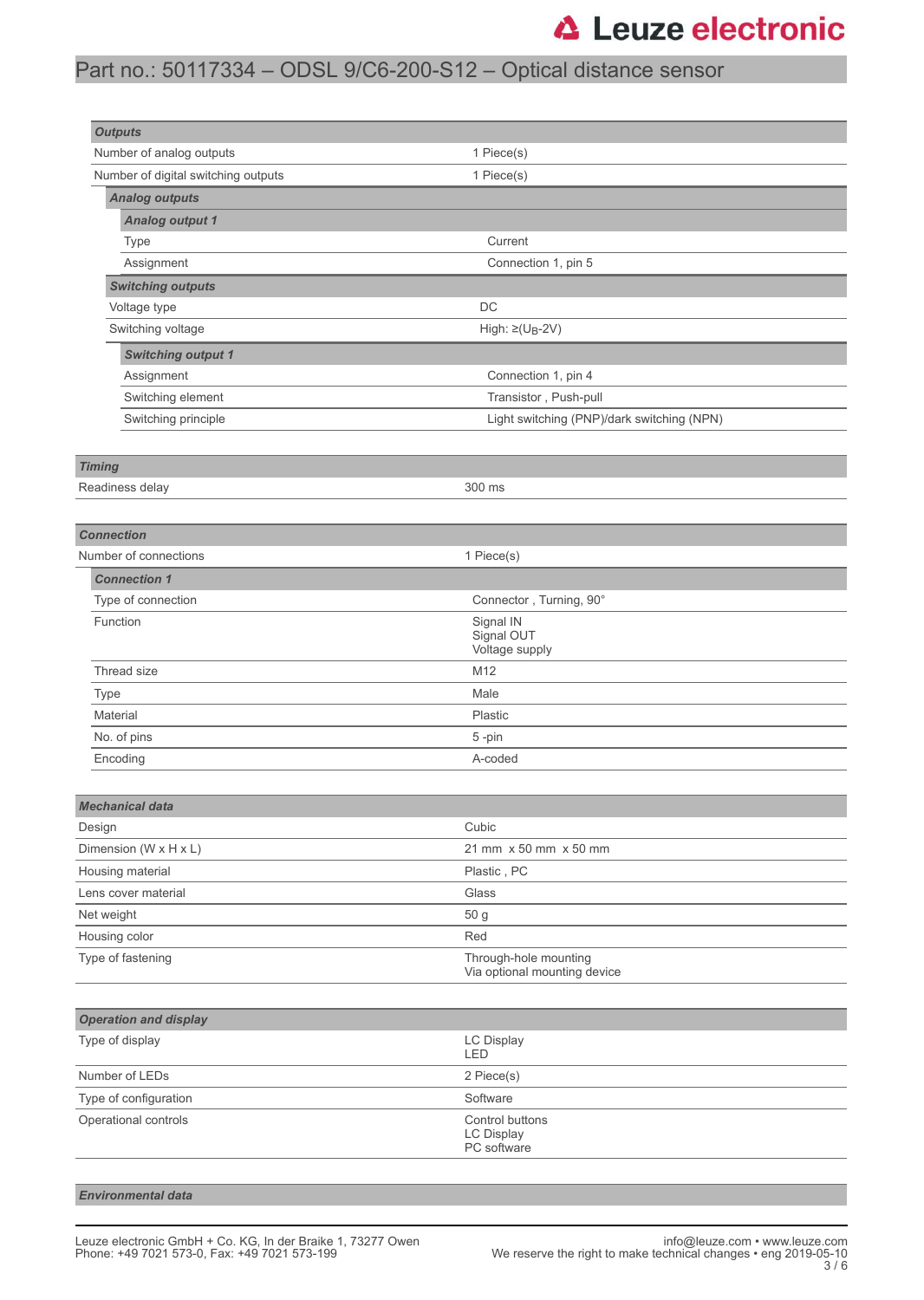# **△ Leuze electronic**

### Part no.: 50117334 – ODSL 9/C6-200-S12 – Optical distance sensor

| Ambient temperature, operation | $-2050 °C$    |  |  |
|--------------------------------|---------------|--|--|
| Ambient temperature, storage   | $-3070 °C$    |  |  |
|                                |               |  |  |
| <b>Certifications</b>          |               |  |  |
| Degree of protection           | IP 67         |  |  |
| Protection class               | Ш             |  |  |
| Certifications                 | c UL US       |  |  |
| Standards applied              | IEC 60947-5-2 |  |  |
|                                |               |  |  |
| <b>Classification</b>          |               |  |  |
| Customs tariff number          | 90318020      |  |  |
| eCl@ss 8.0                     | 27270801      |  |  |
| eCl@ss 9.0                     | 27270801      |  |  |
| <b>ETIM 5.0</b>                | EC001825      |  |  |
| <b>ETIM 6.0</b>                | EC001825      |  |  |
|                                |               |  |  |

#### **Electrical connection**

| <b>Connection 1</b> |                                           |  |
|---------------------|-------------------------------------------|--|
| Type of connection  | Connector                                 |  |
| Function            | Signal IN<br>Signal OUT<br>Voltage supply |  |
| Thread size         | M12                                       |  |
| Type                | Male                                      |  |
| Material            | Plastic                                   |  |
| No. of pins         | $5$ -pin                                  |  |
| Encoding            | A-coded                                   |  |

| Pin            | Pin assignment   |
|----------------|------------------|
|                | V+               |
| $\overline{2}$ | IN <sub>1</sub>  |
| 3              | <b>GND</b>       |
| 4              | OUT <sub>1</sub> |
| 5              | OUT mA           |

#### **Operation and display**

#### LEDs

| LED | <b>Display</b>          | <b>Meaning</b>        |  |
|-----|-------------------------|-----------------------|--|
|     | Green, continuous light | Operational readiness |  |
|     | Green, flashing         | Fault                 |  |
|     | Off                     | No supply voltage     |  |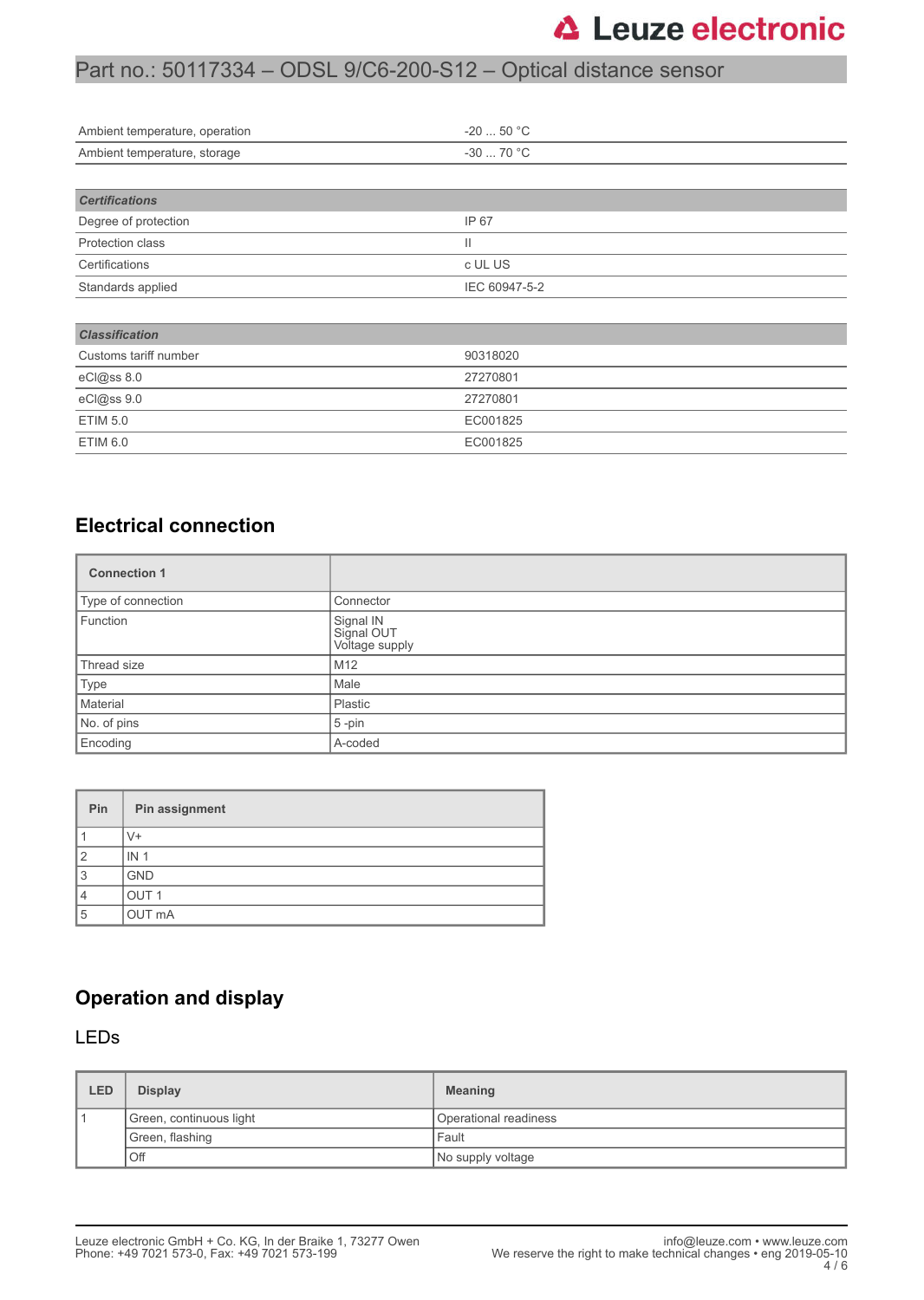#### Part no.: 50117334 – ODSL 9/C6-200-S12 – Optical distance sensor

#### **Accessories**

Connection technology - Connection cables

|       | Part no. | <b>Designation</b>                            | <b>Article</b>           | <b>Description</b>                                                                                                                                                                                                                                         |
|-------|----------|-----------------------------------------------|--------------------------|------------------------------------------------------------------------------------------------------------------------------------------------------------------------------------------------------------------------------------------------------------|
| W     | 50132077 | KD U-M12-5A-<br>$V1 - 020$                    | Connection cable         | Connection 1: Connector, M12, Axial, Female, A-coded, 5-pin<br>Connection 2: Open end<br>Shielded: No<br>Cable length: 2,000 mm<br>Sheathing material: PVC                                                                                                 |
| W     | 50132079 | KD U-M12-5A-<br>$V1 - 050$                    | Connection cable         | Connection 1: Connector, M12, Axial, Female, A-coded, 5-pin<br>Connection 2: Open end<br>Shielded: No<br>Cable length: 5,000 mm<br>Sheathing material: PVC                                                                                                 |
| WU    | 50133842 | KD U-M12-5W-<br>$V1 - 020$                    | Connection cable         | Connection 1: Connector, M12, Angled, Female, A-coded, 5-pin<br>Connection 2: Open end<br>Shielded: No<br>Cable length: 2,000 mm<br>Sheathing material: PVC                                                                                                |
| \ill/ | 50133802 | KD U-M12-5W-<br>$V1 - 050$                    | Connection cable         | Connection 1: Connector, M12, Angled, Female, A-coded, 5-pin<br>Connection 2: Open end<br>Shielded: No<br>Cable length: 5,000 mm<br>Sheathing material: PVC                                                                                                |
|       | 50140174 | <b>KDS U-M12-5A-</b><br>M12-5A-<br>P1-003-25X | Interconnection<br>cable | Connection 1: Connector, M12, Axial, Female, A-coded, 5-pin<br>Connection 2: Connector, M12, Axial, Male, A-coded, 5-pin<br>Shielded: No<br>Cable, crossed: Connection 1, pin 2 <-> connection 2, pin 5<br>Cable length: 300 mm<br>Sheathing material: PUR |

## Connection technology - Interconnection cables

|   |                              | Part no.   | <b>Designation</b>                       | <b>Article</b>           | <b>Description</b>                                                                                                                                                                                                                                         |
|---|------------------------------|------------|------------------------------------------|--------------------------|------------------------------------------------------------------------------------------------------------------------------------------------------------------------------------------------------------------------------------------------------------|
| Ø | $\left( \ldots \right)$<br>燃 | 50140174 * | KDS U-M12-5A-<br>l M12-5A-<br>P1-003-25X | Interconnection<br>cable | Connection 1: Connector, M12, Axial, Female, A-coded, 5-pin<br>Connection 2: Connector, M12, Axial, Male, A-coded, 5-pin<br>Shielded: No<br>Cable, crossed: Connection 1, pin 2 <-> connection 2, pin 5<br>Cable length: 300 mm<br>Sheathing material: PUR |

\* Necessary accessories, please order separately

## Mounting technology - Mounting brackets

| Part no. | <b>Designation</b> | <b>Article</b>  | <b>Description</b>                                                                                                                                                                       |
|----------|--------------------|-----------------|------------------------------------------------------------------------------------------------------------------------------------------------------------------------------------------|
| 50036195 | BT <sub>8</sub>    | Mounting device | Design of mounting device: Angle, L-shape<br>Fastening, at system: Through-hole mounting<br>Mounting bracket, at device: Screw type<br>Type of mounting device: Rigid<br>Material: Metal |